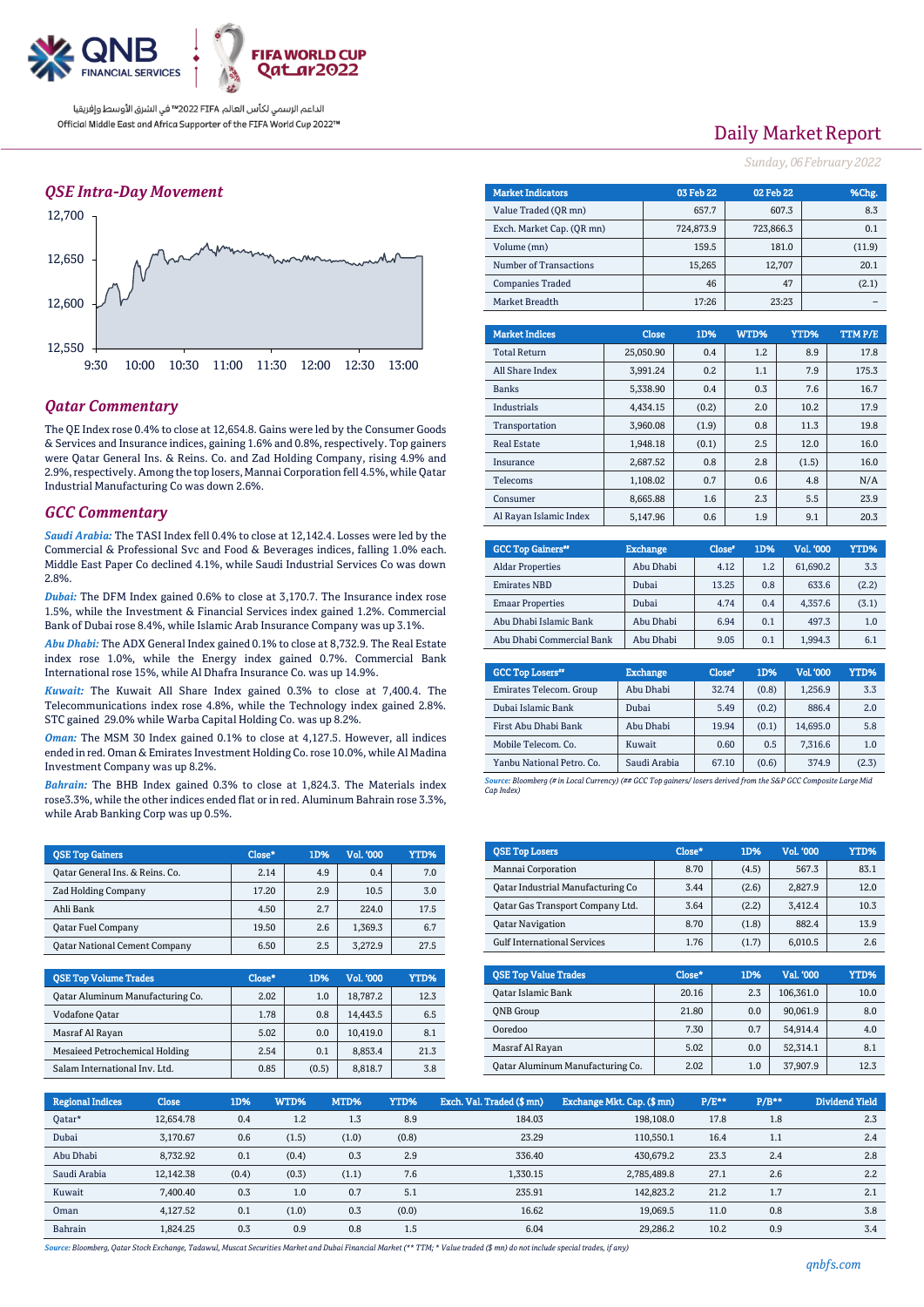

# Daily Market Report

### *Sunday, 06February2022*

#### *Qatar Market Commentary*

- The QE Index rose 0.4% to close at 12,654.8. The Consumer Goods & Services and Insurance indices led the gains. The index rose on the back of buying support from foreign shareholders despite selling pressure from Qatari, GCC and Arab shareholders.
- Qatar General Ins. & Reins. Co. and Zad Holding Company were the top gainers, rising 4.9% and 2.9%, respectively. Among the top losers, Mannai Corporation fell 4.5%, while Qatar Industrial Manufacturing Co was down 2.6%.
- Volume of shares traded on Thursday fell by 11.9% to 159.5mn from 181mn on Wednesday. However, as compared to the 30-day moving average of 153.1mn, volume for the day was 4.2% higher. Qatar Aluminum Manufacturing Co. and Vodafone Qatar were the most active stocks, contributing 11.8% and 9.1% to the total volume, respectively.

| <b>Overall Activity</b>        | Buy %*   | Sell %* | Net (QR)          |
|--------------------------------|----------|---------|-------------------|
| Qatari Individuals             | 28.11%   | 44.95%  | (110, 712, 923.1) |
| <b>Oatari Institutions</b>     | 23.79%   | 28.91%  | (33,670,179.6)    |
| Oatari                         | 51.91%   | 73.86%  | (144, 383, 102.7) |
| <b>GCC</b> Individuals         | 0.43%    | 0.53%   | (640.239.1)       |
| <b>GCC</b> Institutions        | 3.53%    | 3.66%   | (855, 969.3)      |
| GCC                            | 3.97%    | 4.19%   | (1,496,208.4)     |
| Arab Individuals               | 8.08%    | 8.30%   | (1,440,866.2)     |
| Arab Institutions              | $0.00\%$ | 0.00%   |                   |
| Arab                           | 8.08%    | 8.30%   | (1,440,866.2)     |
| Foreigners Individuals         | 2.92%    | 2.20%   | 4.722.933.0       |
| <b>Foreigners Institutions</b> | 33.13%   | 11.45%  | 142,597,244.2     |
| <b>Foreigners</b>              | 36.05%   | 13.65%  | 147,320,177.3     |

*Source: Qatar Stock Exchange (\*as a % of traded value)*

## *Earnings Releases, Global Economic Data and Earnings Calendar*

### Earnings Releases

| <b>Company</b>             | <b>Market</b> | Currency   | Revenue (mn)<br>402021 | % Change<br>YoY | <b>Operating Profit</b><br>$(mn)$ 402021 | 0% Change<br>YoY         | <b>Net Profit</b><br>$(mn)$ 402021 | % Change YoY |
|----------------------------|---------------|------------|------------------------|-----------------|------------------------------------------|--------------------------|------------------------------------|--------------|
| Zee Store*                 | Abu Dhabi     | <b>AED</b> | 545.6                  | 88.8%           | $\overline{\phantom{a}}$                 | $\sim$                   | 57.6                               | 368.7%       |
| Al Mazaya Holding Company* | Dubai         | <b>KD</b>  | 0.5                    | $-94.5%$        | $\overline{\phantom{a}}$                 | $\overline{\phantom{a}}$ | 0.4                                | N/A          |

*Source: Company data, DFM, ADX, MSM, TASI, BHB. (\*Financial for FY2021)*

### Global Economic Data

| <b>Date</b> | <b>Market</b> | <b>Source</b>                           | <b>Indicator</b>                     | Period       | Actual   | <b>Consensus</b>         | <b>Previous</b> |
|-------------|---------------|-----------------------------------------|--------------------------------------|--------------|----------|--------------------------|-----------------|
| 02/03       | <b>US</b>     | Markit                                  | Markit US Services PMI               | Jan F        | 51.2     | 50.9                     | 50.9            |
| 02/03       | <b>US</b>     | Markit                                  | Markit US Composite PMI              | Jan F        | 51.1     | 50.8                     | 50.8            |
| 02/03       | <b>US</b>     | <b>Institute for Supply Management</b>  | <b>ISM Services Index</b>            | Jan          | 59.9     | 59.5                     | 62              |
| 02/03       | <b>US</b>     | <b>U.S. Census Bureau</b>               | <b>Factory Orders</b>                | Dec          | $-0.40%$ | $-0.40%$                 | 1.80%           |
| 02/03       | <b>UK</b>     | Markit                                  | Markit/CIPS UK Services PMI          | Jan F        | 54.1     | 53.3                     | 53.3            |
| 02/03       | <b>UK</b>     | Markit                                  | Markit/CIPS UK Composite PMI         | Jan F        | 54.2     | 53.4                     | 53.4            |
| 02/03       | <b>EU</b>     | Eurostat                                | PPI MoM                              | Dec          | 2.90%    | 2.80%                    | 1.80%           |
| 02/03       | EU            | Eurostat                                | PPI YoY                              | Dec          | 26.20%   | 26.10%                   | 23.70%          |
| 02/03       | Germany       | Markit                                  | Markit Germany Services PMI          | Jan F        | 52.2     | 52.2                     | 52.2            |
| 02/03       | Germany       | Markit                                  | Markit/BME Germany Composite PMI     | Jan F        | 53.8     | 54.3                     | 54.3            |
| 02/04       | Germany       | Markit                                  | Markit Germany Construction PMI      | Jan          | 54.4     | $\qquad \qquad -$        | 48.2            |
| 02/03       | France        | Markit                                  | Markit France Services PMI           | <b>Tan F</b> | 53.1     | 53.1                     | 53.1            |
| 02/03       | France        | Markit                                  | Markit France Composite PMI          | Jan F        | 52.7     | 52.7                     | 52.7            |
| 02/04       | France        | <b>INSEE National Statistics Office</b> | <b>Industrial Production MoM</b>     | Dec          | $-0.20%$ | 0.50%                    | $-0.50%$        |
| 02/04       | France        | <b>INSEE National Statistics Office</b> | <b>Industrial Production YoY</b>     | Dec          | $-0.50%$ | 0.50%                    | $-0.50%$        |
| 02/04       | France        | <b>INSEE National Statistics Office</b> | Manufacturing Production MoM         | Dec          | 0.10%    | 0.80%                    | $-0.60%$        |
| 02/04       | France        | <b>INSEE National Statistics Office</b> | Manufacturing Production YoY         | Dec.         | $-0.30%$ | $\qquad \qquad -$        | $-1.40%$        |
| 02/03       | Japan         | Markit                                  | <b>Jibun Bank Japan PMI Services</b> | Jan F        | 47.6     | -                        | 46.6            |
| 02/03       | Japan         | Markit                                  | Jibun Bank Japan PMI Composite       | Jan F        | 49.9     | $\overline{\phantom{a}}$ | 48.8            |
| 02/03       | India         | Markit                                  | Markit India PMI Composite           | Jan          | 53       | $\qquad \qquad -$        | 56.4            |
| 02/03       | India         | Markit                                  | Markit India PMI Services            | Jan          | 51.5     | $\qquad \qquad -$        | 55.5            |

*Source: Bloomberg (s.a. = seasonally adjusted; n.s.a. = non-seasonally adjusted; w.d.a. = working day adjusted)*

### Earnings Calendar

| <b>Tickers</b> | <b>Company Name</b>                           | Date of reporting 402021 results | No. of days remaining | <b>Status</b> |
|----------------|-----------------------------------------------|----------------------------------|-----------------------|---------------|
| <b>OGTS</b>    | <b>Qatar Gas Transport Company - Nakilat</b>  | 6-Feb-22                         |                       | Due           |
| <b>IHGS</b>    | <b>INMA Holding Group</b>                     | 6-Feb-22                         |                       | Due           |
| IQCD           | <b>Industries Oatar</b>                       | 7-Feb-22                         |                       | Due           |
| <b>OIMD</b>    | <b>Qatar Industrial Manufacturing Company</b> | 7-Feb-22                         |                       | Due           |
| <b>ONNS</b>    | <b>Oatar Navigation (Milaha)</b>              | 9-Feb-22                         |                       | Due           |
| QISI           | <b>Qatar Islamic Insurance Group</b>          | 9-Feb-22                         |                       | Due           |
| <b>OLMI</b>    | OLM Life & Medical Insurance Company          | 10-Feb-22                        |                       | Due           |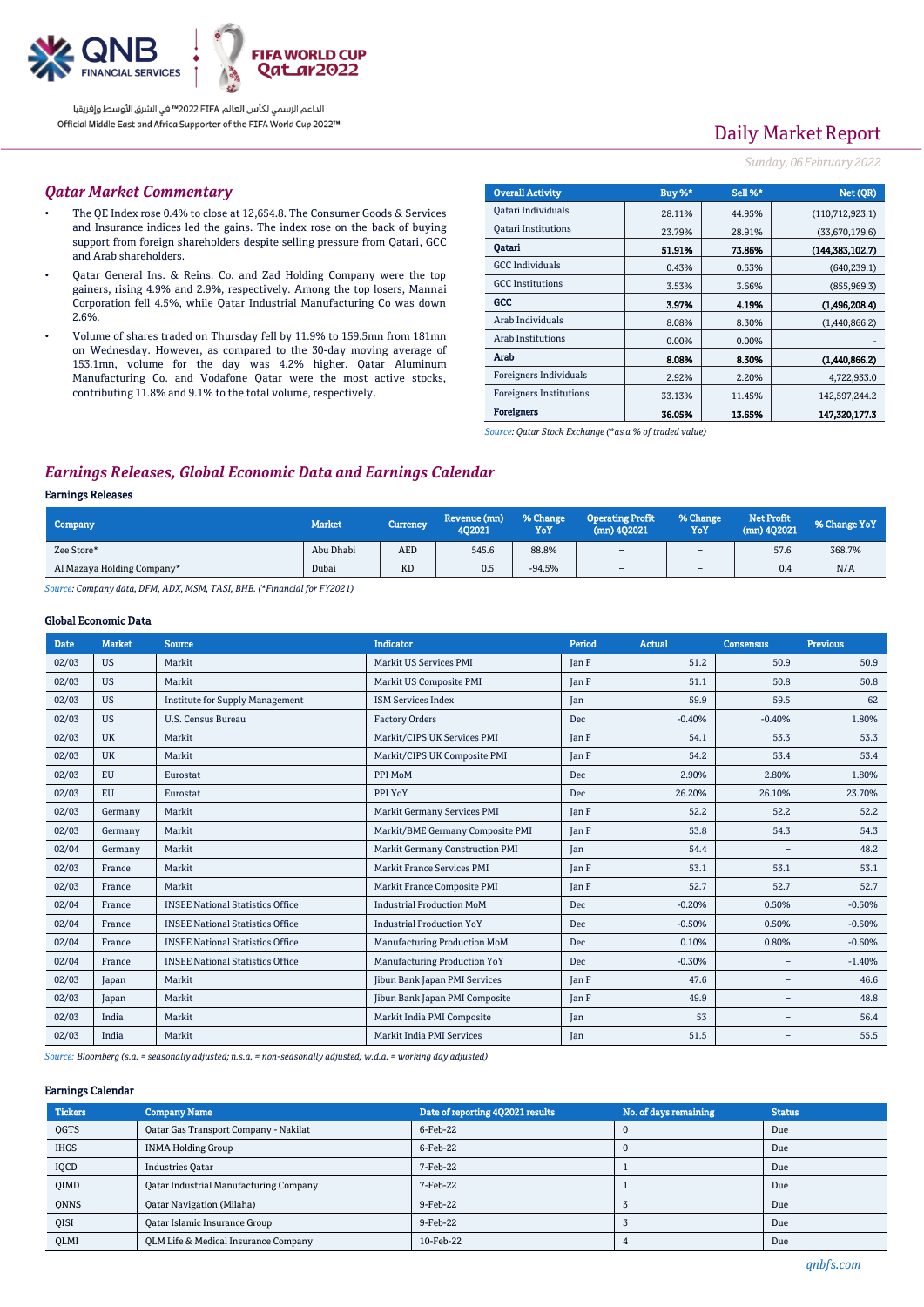

# Daily Market Report

*Sunday, 06February2022*

| <b>Tickers</b> | <b>Company Name</b>                    | Date of reporting 4Q2021 results | No. of days remaining | <b>Status</b> |
|----------------|----------------------------------------|----------------------------------|-----------------------|---------------|
| <b>OEWS</b>    | Qatar Electricity & Water Company      | 13-Feb-22                        |                       | Due           |
| <b>BRES</b>    | Barwa Real Estate Company              | 15-Feb-22                        |                       | Due           |
| <b>GISS</b>    | <b>Gulf International Services</b>     | 17-Feb-22                        | 11                    | Due           |
| <b>SIIS</b>    | Salam International Investment Limited | 20-Feb-22                        | 14                    | Due           |
| <b>DOHI</b>    | Doha Insurance Group                   | 20-Feb-22                        | 14                    | Due           |
| <b>MCGS</b>    | Medicare Group                         | 21-Feb-22                        | 15                    | Due           |
| <b>MPHC</b>    | Mesaieed Petrochemical Holding Company | 21-Feb-22                        | 15                    | Due           |
| <b>MERS</b>    | Al Meera Consumer Goods Company        | 22-Feb-22                        | 16                    | Due           |

*Source: QSE*

#### *Qatar*

- Qatar's sovereign ratings affirmed with a Stable outlook Capital Intelligence Ratings (CI Ratings or CI) announced that it has affirmed the Long-Term Foreign Currency Rating (LT FCR) and Long-Term Local Currency Rating (LT LCR) of Qatar at 'AA-'. The sovereign's Short-Term Foreign Currency Rating (ST FCR) and Short-Term Local Currency Rating (ST LCR) have been affirmed at 'A1+'. The Outlook for the ratings remains Stable. (Bloomberg)
- Qatar's budget seen likely to record QR16bn-plus surplus this year Qatar's budget for this fiscal is expected to record a surplus of around QR16.5bn (2.3% of GDP), even assuming higher than budgeted expenditure, according to regional banking group Emirates NBD. This, the bank said, is because of its "more optimistic" oil price forecast of \$68/barrel for 2022. According to Emirates NBD, Qatar's revenues are expected to reach to QR196bn, a 22.4% rise compared to last year's budget estimates. The budget for 2022 has assumed oil prices to \$55 per barrel. Expenditures are estimated to reach QR204.3bn, 4.9% higher than 2021. QR17.8bn have been allocated to the education sector, or 8.7% of total expenditures, and QR20bn have been allocated to the health sector, representing 9.8% of total expenditures. The estimated budget deficit for the 2022 fiscal year is QR8.3bn. The Ministry of Finance noted the deficit will be addressed through current monetary balances and the issuance of local and foreign debt instruments if needed. Qatar's economy grew 2.6% year-on-year (y-o-y) in the third quarter (Q3) of 2021, driven mainly by the non-hydrocarbon sector according to official estimates. (Gulf-Times.com)
- QAMC's bottom line rises 279.8% YoY and 34.4% QoQ in 4Q2021 Qatar Aluminium Manufacturing Company's (QAMC) net profit rose 279.8% YoY (+34.4% QoQ) to QR313.1mn in 4Q2021.The company's share of net results of investment in a joint venture came in at QR311.6mn in 4Q2021, which represents an increase of 274.6% YoY (+34.1% QoQ). EPS amounted to QR0.150 in FY2021 as compared to QR0.017 in FY2020. The board has recommended a total annual dividend distribution of QR446mn for the proposed year, representing a payout ratio of 53% of current year's net earnings. A dividend of QR0.08 per share representing 8% of par value resulting in a dividend yield of 4.4% on the closing share price as on December 31, 2021. (QSE, Gulf-Times.com)
- QCFS' net profit declines 77.4% YoY and 35.8% QoQ in 4Q2021 Qatar Cinema and Film Distribution Company's (QCFS) net profit declined 77.4% YoY (-35.8% QoQ) to QR0.3mn in 4Q2021. EPS amounted to QR0.034 in FY2021 as compared to QR0.079 in FY2020, with proposed cash dividends of QR0.06. (QSE)
- Vodafone connects Qatar to the world's largest subsea cable project Vodafone Qatar has announced that it has launched an international subsea cable station that hosts the largest subsea cable project in the world, due to a 20 year agreement signed with (STC) Saudi Telecom Company - member of the 2Africa consortium. Vodafone will build and operate an exclusive subsea cable station, which makes Qatar part of a multi-regional project that will support an ever-growing global digital economy, and opens up a breadth of local and international opportunities. 2Africa is the largest subsea cable system ever deployed, and is made possible through collaboration between large global players in the telecoms and technology industries including Facebook, China Mobile

International, Vodafone Group, MTN GlobalConnect, Orange, STC, Telecom Egypt, and others. The newly expanded system will serve an even wider range of communities that rely on the internet for consumer services and business purposes, and provide the vast range of economic and social benefits that come from increased connectivity. H.E Sheikh Hamad Bin Abdulla Jassim Al Thani, CEO, Vodafone Qatar, commented: "We are pleased to be part of this project that will increase the capacity, quality and availability of internet connectivity in Qatar and contribute to the country's digital transformation. We are currently building the new station for submarine cables, demonstrating the role we play as a strategic gateway to the world and how together we can continue to transform Qatar into a global hub, driven by our robust communications infrastructure. Through global subsea networks, Qatar is connected to the global digital economy which enables continued growth in our market via trade and investment, as well as an increase in the local and international business activity." The project serves the African continent and Middle East region, providing international connectivity to nearly 3 billion people representing 36% of the global population. The new segment of the network - named the 2Africa PEARLS branch - extends to the Arabian Gulf, India and Pakistan. This extension brings the total length of the 2Africa cable system to over 45,000 kilometers in length. (QSE)

- Mekdam Holding Group to hold its AGM and EGM Meeting on March 27 The Board of Directors of Mekdam Holding Group are pleased to invite the shareholders to attend the AGM and EGM which will be held at 4:30 pm on Sunday 27-03-2022 in the company's headquarters located in Al-Waab City - Building E1 - second floor to discuss its agenda. One of the agenda is approval of the Board's recommendation for the proposed dividends of 75%. (QSE)
- Qatar First Bank opens nominations for its board membership 2022 Qatar First Bank announced the opening of nominees for the board memberships, years from 2022 to 2024. Applications will be accepted starting from 06/02/2022 till 03:30 PM of 10/02/2022. (QSE)
- Salam International holds its investors relation conference call on February 21 to discuss the financial results – Salam International announces that the conference call with the Investors to discuss the financial results for the Annual 2021 will be held on 21/02/2022 at 01:30 PM, Doha Time. (QSE)
- Qatar Cinema & Film Distribution Co. to hold its AGM and EGM on March 01 – Qatar Cinema & Film Distribution Co. announced that the General Assembly Meeting AGM and EGM will be held on 01/03/2022, Royal Plaza Cinema - Hall No. (3) - Royal Plaza Mall - Al Sadd Street and 06:30 PM. In case of not completing the legal quorum, the second meeting will be held on 06/03/2022, Royal Plaza Cinema - Hall No. (3) - Royal Plaza Mall - Al Sadd Street and 06:30 PM. (OSE)
- United Development Co. signs an MOU United Development Company announced the signature of general banking facility agreement with Commercial Bank of Qatar for the amount of QR 310mn. (QSE)
- United Development Co. holds its investors relation conference call on February 09 to discuss the financial results - United Development Co. announced that the conference call with the Investors to discuss the financial results for the Annual 2021 will be held on 09/02/2022 at 12:00 PM, Doha Time. (QSE)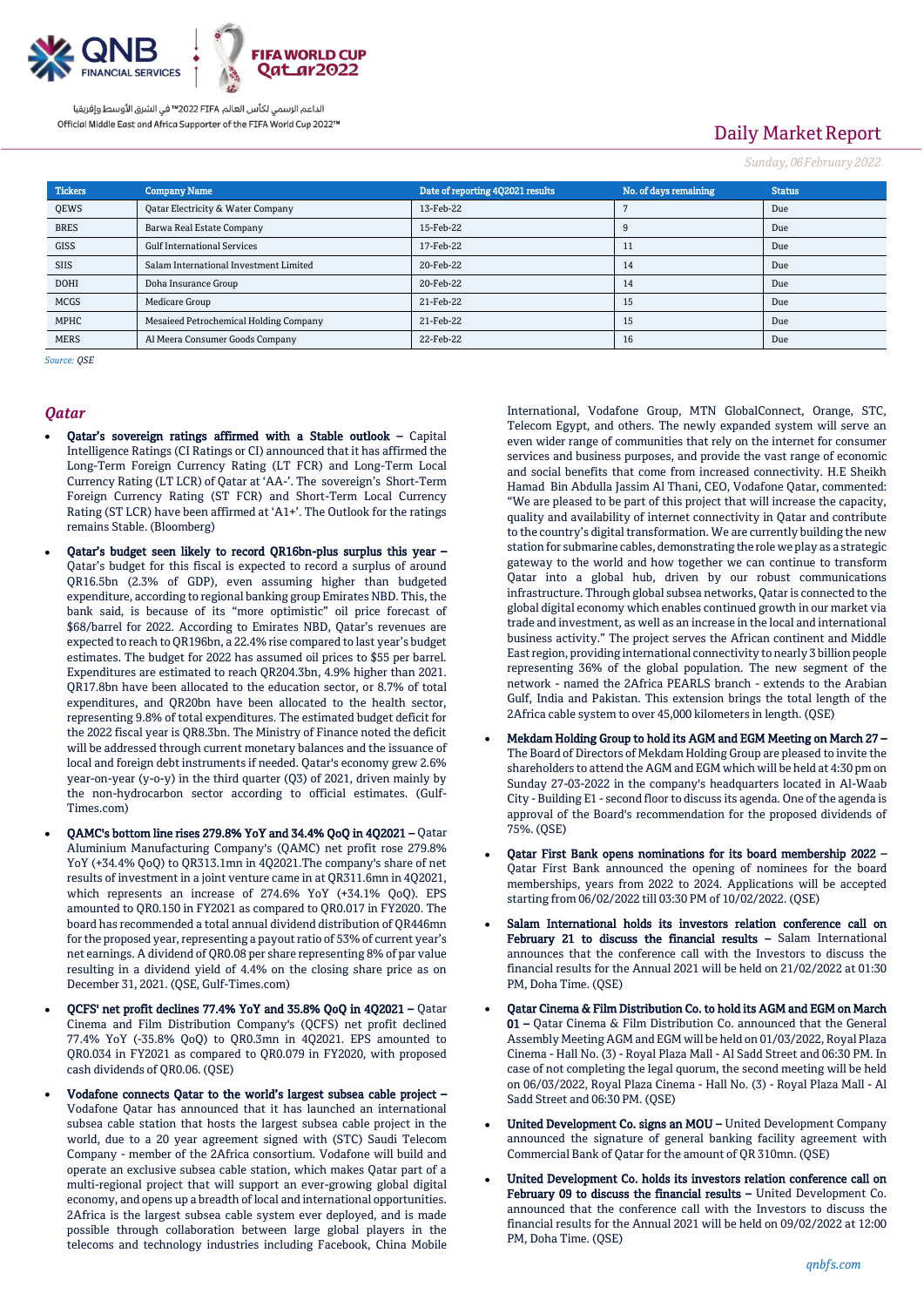

- Qatar Industrial Manufacturing Co. announces the closure of nominations for board membership – Qatar Industrial Manufacturing Co. announces the closure of the period for nomination for the membership of its Board of Directors for 2022 - 2024 on 03/02/2022 at 12:00 PM. (QSE)
- Amir discusses strategic co-operation with Xi Jinping His Highness the Amir Sheikh Tamim bin Hamad al-Thani and Chinese President Xi Jinping held an official session of talks at the Great Hall of the People in Beijing yesterday. At the outset of the session, the Chinese President welcomed the Amir and the accompanying delegation, noting that the Amir's visit will enhance relations of co-operation in various fields and will push them to higher levels, especially in the field of trade, investment exchange and sports co-operation, particularly with Qatar's preparations to host the FIFA World Cup Qatar 2022, looking forward to further co-operation in these areas. (Gulf-Times.com)
- PSA: Qatar's auto sector continues to be in overdrive in December 2021 Qatar's automobile sector registered a healthy 23.8% year-on-year growth in new registrations in December 2021, mainly on the back of robust demand, especially for private vehicles, motorcycles and private transport, according to the latest official statistics. New vehicle registration stood at 7,212, representing a 4.8% increase on a monthly basis, according to figures released by the Planning and Statistics Authority (PSA). The registration of new private vehicles stood at 4,524, which posted a 14.4% and 4.4% growth year-on-year and month-onmonth, respectively, in December 2021. Such vehicles constituted about 63% of the total new vehicles registered in the country in the review period. The registration of new private transport vehicles stood at 1,677, which showed a 46.1% and 26.9% expansion on yearly and monthly basis, respectively. Such vehicles constituted more than 23% of the total new vehicles in December 2021. According to the Qatar Central Bank data, auto loans to Qataris and non-Qataris were seen declining 26.81% and 16.67% year-on-year, respectively, to QR1.01bn and QR0.2bn in December 2021. (Gulf-Times.com)
- E-commerce growth favorable for entrepreneurs in Qatar, says expert The steady growth of the e-commerce industry, particularly in the Middle East and Africa (MEA) region, bodes well for entrepreneurs in Qatar, which boasts of state-of-the-art digital infrastructure and facilities. Ecommerce expert Harish Nair made the statement during a webinar titled 'Activating your Online Store with MCIT e-commerce Guidelines' organized by the Ministry of Communications and Information Technology (MCIT). Nair explained that the annual growth rate of the ecommerce industry in the Mena region stood between "25% and 30%." Citing multiple markets, such as the US, Europe, China, India, and other large economies, Nair said the percentage growth of e-commerce in these areas is "somewhere around 10% to 15% annually." "Whereas if you look at the Middle East and Africa, it's about 25% to 30%, which is really great. The last two years have been a great kick for the e-commerce industry to pick up and be at this level; it's expected to grow at the same level for the next few years," he further explained. (Gulf-Times.com)
- Qatar Airways' new \$20bn freighter deal to help it capitalize on buoyant air cargo market – Qatar Airways' new \$20bn freighter deal will help the national carrier capitalize on the buoyant air cargo market and consolidate its position as one of the world's largest cargo carriers. On Monday, Qatar Airways ordered up to 50 777-8 Freighters, expanding its commitment to the Boeing 777X family. Qatar Airways will be the 777-8 Freighter launch customer with a firm order for 34 jets and options for 16 more. First delivery of the new freighter is anticipated in 2027, Qatar Airways said. (Gulf-Times.com)
- PSA: Visitor arrivals in Qatar see huge surge Qatar has reported a robust more than 17-fold year-on year growth in visitor arrivals, with those from the Gulf Co-operation Council (GCC), other Asian countries (including Oceania) and Europe constituting more than 80% of the total during December 2021, according to the official estimates. The surge in the overall visitor arrivals was reflected in the hospitality sector, particularly in the occupancy in three-star hotels and standard hotel apartments, during the period in review, said the figures released by the Planning and Statistics Authority. The total number of visitor arrivals was 146,934 people during December 2021, which was up 31.7% month on-month. Of

## Daily Market Report

*Sunday, 06February2022*

the total, as much as 60% (87,702) came via airport; 23% (33,089) through sea and 17% (26,143) by road during the review period. (Gulf-Times.com)

- Qatar's January financial center purchasing managers' index 57.6 vs. 61.4 in December – IHS Markit released Qatar's January financial center purchasing managers' index. Index falls to 57.6 from 61.4 in Dec. (Bloomberg)
- Robust Qatar-Turkey business ties to continue post-FIFA World Cup While the hosting of the upcoming FIFA World Cup has created many investment opportunities for Qatar's international partners, such as Turkey, the transcontinental country is expecting robust business ties with Qatar to continue post-2022, an official of a Turkish consulting firm has said. Asked what other investment opportunities Turkey could maximise from a major sporting event such as the World Cup, Deniz Kutlu, managing partner at Shedu Consulting, said the 2022 FIFA World Cup created new business opportunities for Turkish companies in the Qatari market. "These areas include, but not limited to, construction projects (both infrastructure and superstructure), construction materials, furniture and furnishings. But now the subways, stadiums, and the hotels are ready for the World Cup and these industries do not seem to be as promising as they used to be five years ago. (Gulf-Times.com)
- Real estate trade volume exceeds QR497mn The volume of real estate trading in sales contracts at the Department of Real Estate Registration at the Ministry of Justice from January 23 to January 27 amounted to QR497,149,411. The weekly bulletin issued by the Department showed that the list of real estate properties traded for sale has included vacant lands, houses, apartment complexes, and commercial buildings. Sales operations were concentrated in areas like Al Rayyan, Al Wakrah, Doha, Al Daayen, Umm Salal, Al Khor, Al Thakhira and Al Shamal. The volume of real estate trading from January 16 to January 20 reached QR481,907,679. (Qatar Tribune)
- Realty sector strikes deals worth QR25bn in 2021 At the time when COVID-19 dented the performance of real estate markets around the world, Qatar's reality sector has come out of the pandemic with flying colors. The real estate sector saw deals worth over QR25bn in 2021 in 5,374 transactions. The number of real estate transactions was up by 5 percent in 2021 compared to 5,116 transactions 2020. Among the different geographies, Doha municipality took the crown with the highest number of deals struck during the year. Real estate deals worth QR9.69bn were signed in Doha making it the highest value of deals in the municipalities in the country. Al Rayyan and Al Dhaayen emerged second and third with deal values reaching QR7.4bn and QR3.6bn, respectively. Al Wakrah municipality recorded deals worth QR2bn, Umm Slal saw deals worth QR1.7bn while in other municipalities, total deal value was less the QR1bn. (Peninsula Qatar)
- Measures in place to deliver carbon neutral World Cup Qatar with its determination to host carbon neutral FIFA World Cup in 2022 has taken a number of measures starting from building energy efficient stadiums to providing eco-friendly transportation and carbon offset initiative. "All the venues of FIFA World Cup Qatar 2022 are eco-friendly as they are 30 percent energy and 40 percent water consumption efficient," said Sustainability & Environment Senior Manager at Supreme Committee for Delivery and Legacy (SC), Eng Bodour Al Meer. (Peninsula Qatar)
- QatarEnergy announces oil discovery offshore Namibia QatarEnergy announced an oil discovery in a deep-water exploration well drilled in the PEL-39 license located in the Orange Basin, offshore Namibia. The consortium partners comprising QatarEnergy (45 percent interest), Shell (operator, 45 percent interest) and National Petroleum Corporation of Namibia "NAMCOR" (10 percent interest), have successfully concluded drilling operations of the Graff-1 well establishing the presence of a working petroleum system with light oil. The partners will conduct analysis on the well data and further exploration activity to determine the full size and recoverable resource potential. (Peninsula Qatar)
- MoI: 10 days to leave Qatar after getting permit The time limit for expatriates wishing to leave the country during the 'Grace Period' to rectify their legal status is ten days from the date of issuing the travel permit, the Ministry of Interior (MoI) said. The Ministry also disclosed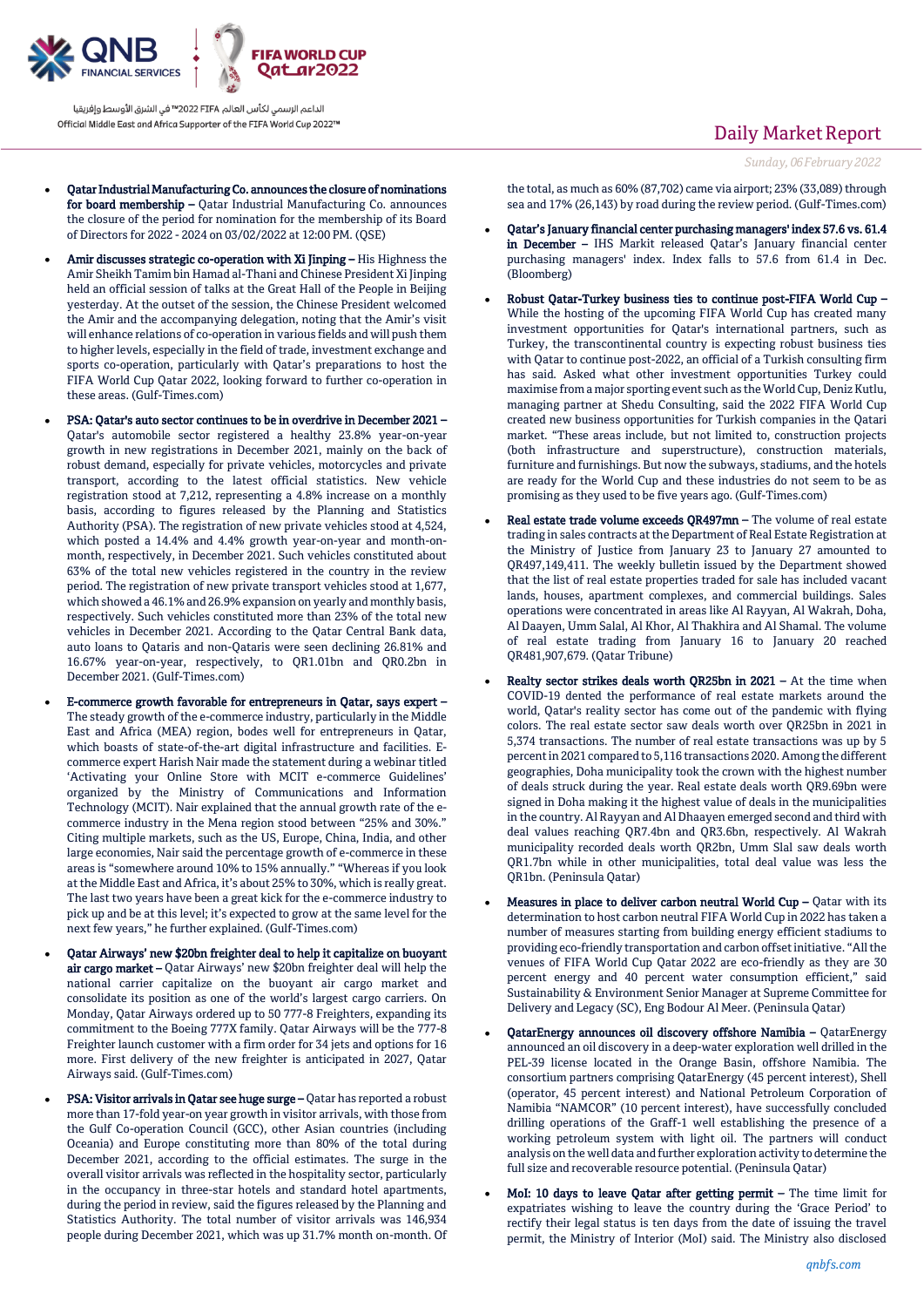

that during the period announced by the MoI from October 10, 2021 to March 31, 2022 "the deportation of the minors under the age of 18 will be without a ban to return to Qatar, in all cases regardless of their violation of the provisions of the law, and they are exempted from any legal consequences. "This information was shared yesterday in a webinar organized by the Public Relations Department in association with the General Directorate of Passports of the Ministry. More than 100 people from different communities and companies attended the webinar. Officers from the MoI affirmed that "the departure of expatriates is secured by exempting them from the fines incurred by them and without bearing any responsibility, and their transaction will be completed as quickly and smoothly as possible without any delay." (Peninsula Qatar)

- Qatar, Jordan discuss cooperation Prime Minister of the Hashemite Kingdom of Jordan H E Dr. Bisher Hany Al Khasawneh met with Minister of Labor, HE Dr. Ali bin Smaikh Al Marri, yesterday. During the meeting, they reviewed bilateral cooperation relations in the field of labor and ways to develop them, in addition to emphasizing joint and continuous coordination in the fields of employment. Also the Qatari-Jordanian joint committee for labor affairs held a meeting in Amman, headed by HE Dr. Al Marri and Jordan's Minister of Labor, HE Nayef Zakaria Steitieh. (Peninsula Qatar)
- Qatar, Unesco complete 50 years of shared bonds Representative of GCC states and Director of the Unesco Regional Office in Doha Dr Anna Paolini stressed on the depth of the relationship between Qatar and the UN agency after completing 50 years of joint co-operation. She noted that the relationship between the two sides is deepening year after year and that Qatar plays an important role in supporting and investing in Unesco's initiatives and in promoting the core values of common interests. (Gulf-Times.com)
- Time for Qatar and Japan to build new strategic relationships beyond energy, says Japanese ambassador – This is the right time for Qatar and Japan to build new strategic relationship beyond energy security, Ambassador of Japan to Qatar HE Satoshi Maeda has underlined. Ambassador Maeda was speaking at an event to mark the 50th anniversary of the establishment of diplomatic relations between Qatar and Japan, on Friday. Those present on the occasion included Assistant Foreign Minister for Regional Affairs HE Mohammad bin Abdulaziz Al Khulaifi, Director of Protocol Department at the Ministry of Foreign Affairs HE Ibrahim Yousuf Fakhroo, Chairman Japanese Association Qatar Shinya Shiotsuki, a number of dignitaries, ambassadors and guests. The Japanese envoy said that the economic exchange has been the backbone of the ties between the two countries for more than five decades. (Qatar Tribune)

### *International*

- US labor market shrugs off Omicron surge, economy strong ahead of rate hikes – The US economy created far more jobs than expected in January but despite the disruption to consumer-facing businesses from a surge in COVID-19 cases, pointing to underlying strength that should sustain the expansion as the Federal Reserve starts to raise interest rates. The Labor Department's closely watched employment report on Friday also showed a whopping 709,000 more jobs were added in November and December than previously estimated. Wage gains accelerated last month and the labor pool expanded. The upbeat report ended days of anxiety among economists and White House officials who had frantically tried to prepare the nation for a disappointing payrolls number. "This is a strong jobs report," said Chris Low, chief economist at FHN Financial in New York. "The odds of quelling inflation without a recession look better today than yesterday." (Reuters)
- Bank of England calls for wage restraint to keep grip on inflation  $Two$ top Bank of England officials stressed on Friday the need for restraint on pay rises, drawing an icy reaction from unions and government, a day after the BoE sought to head off inflation running at a 30-year high by raising interest rates again. Governor Andrew Bailey said rising wage pressure threatened the BoE's ability to keep a grip on inflation, even as households faced the biggest calendar year squeeze on their incomes since at least 1990. "I'm not saying nobody gets a pay rise, don't get me wrong,

## Daily Market Report

*Sunday, 06February2022*

but I think, what I am saying, is we do need to see restraint in pay bargaining otherwise it will get out of control," Bailey told BBC radio in an interview broadcast on Friday. "We are looking, I think, to see quite clear restraint in the bargaining process because otherwise, as I say, it will get out of control. It's not at the moment, but it will do." Asked about Bailey's comments, Prime Minister Boris Johnson's spokesman said: "Well, it's not something the Prime Minister's calling for - we obviously want a high growth economy and we want people's wages to increase." Finance minister Rishi Sunak on Thursday said it was not his job to set privatesector wages, but that the right way to achieve higher wages was through greater productivity. Britain's largest trade union, Unite, said working people were not to blame for the rising energy costs driving inflation. (Reuters)

- Britain's pandemic modelers say future large waves of COVID possible There is a realistic possibility of large waves of COVID-19 infection in the future in Britain and such waves might even be considered likely, epidemiologists who model the COVID-19 pandemic to inform government advice have said. British Prime Minister Boris Johnson has ditched legal restrictions in England, saying that, while the pandemic was not over, Britain needs to learn to live with COVID. The Scientific Pandemic Influenza Group on Modelling, Operational sub-group (SPI-M-O) said the emergence of new viral variants was the biggest unknown factor in the medium-to-long term, along with waning population immunity and changes in mixing patterns. "Large future waves of infection that need active management to prevent detrimental pressure on the health and care sector are, at least, a realistic possibility (high confidence) or likely (medium confidence)," SPI-M-O said in a consensus statement published on Friday. Britain has reported 157,730 deaths from COVID-19, the seventh highest total globally, and Johnson has faced heavy criticism for his handling of the pandemic, which has seen three national lockdowns. The Omicron variant fueled a spike in infections to new highs at the end of last year, prompting Johnson to reintroduce some limited measures, but deaths did not rise at the same pace. (Reuters)
- China says US tariff extension on solar products hurts new energy trade A US extension of tariffs on solar products distorts international trade and hinders the development of clean, low-emission energy, China's commerce ministry said on Saturday. President Joe Biden on Friday extended tariffs on imported solar energy equipment for four years, though he eased the terms to exclude bifacial panels that generate power on both sides, which are dominant among big US projects. Donald Trump imposed the tariffs on solar imports in 2018, using authority under section 201 of a 1974 trade law. The levies started at 30% and declined to 15%. "The US government insisted on extending the section 201 measures despite strong opposition from related parties at home and abroad, and they not only do not help the healthy development of the domestic US industry, but also distort the normal order of international trade in photovoltaics as a new energy product," China's Ministry of Commerce said in a statement. China expressed hope that the US would take "concrete action" to facilitate free trade in new energy products and "contribute to the global development of a low greenhouse gas emission economy." Driven by growing protectionism abroad as well as rising domestic demand, China's solar manufacturers have focused increasingly on the home market. China's solar capacity rose by a record 54.9 gigawatts (GW) last year to 306.6 GW. It aims to total wind and solar power capacity to a combined 1,200 GW by the end of the decade from 635 GW at the end of last year. (Reuters)

### *Regional*

 Xi meets Middle East leaders, vowing to enhance cooperation with GCC and accelerate FTA talks – Chinese President Xi Jinping on Saturday met up with leaders from the Gulf countries attending the opening ceremony of Beijing 2022 Winter Olympic Games, underlining strengthening the cooperation with the regional countries in speeding up free trade negotiation and deepening counter-terrorism efforts. While meeting Crown Prince Sheikh Mohammed bin Zayed Al Nahyan of Abu Dhabi of the UAE, Xi said that China is willing to enhance development strategy docking with the UAE, support UAE's development strategy, participate in the UAE's major projects and promote a high quality Belt and Road initiative. Based on strengthening the cooperation on traditional energy,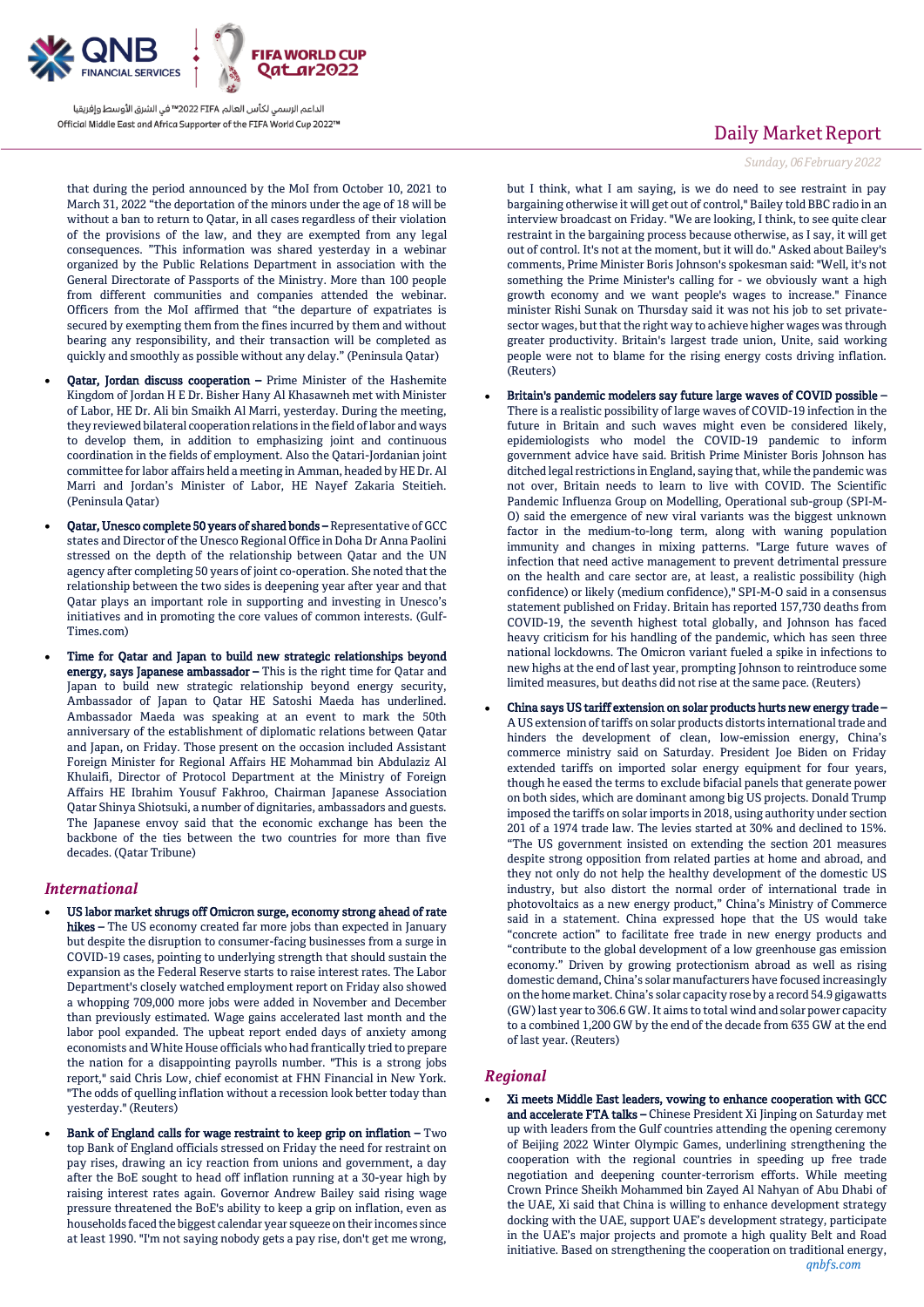

#### China will broaden cooperation with the UAE in fields such as new energy, renewable energy and aerospace, Xi said. He also urged the two to enhance cooperation in counter-terrorism to maintain the shared security. (Bloomberg)

- Saudi Arabia raises March crude prices to Asia Saudi Aramco has raised prices for all crude grades it sells to Asia in March from February, in line with market expectations. The world's top oil exporter increased its March price for its Arab Light crude grade for Asian customers by 60cents a barrel versus February to a premium of \$2.80 a barrel to the Oman/Dubai average, Aramco said on Saturday. March Arab Light crude to the US was raised by 30 cents a barrel versus February to a premium of \$2.45 a barrel versus ASCI (Argus Sour Crude Index). Prices to Northwestern Europe for the same grade were set at a discount of 10 cents a barrel versus ICE Brent, an increase of \$1.70 a barrel compared to February. The producer had been expected to raise the March price for the flagship grade to Asia by 60 cents a barrel, according to a Reuters survey of seven refining sources in late January. The price hikes reflected firm demand in Asia and stronger margins for gasoil and jet fuel. (Reuters)
- Saudi Arabia said to start talks on new Aramco stock offering Saudi Arabia has started preliminary discussions on a fresh Aramco stock offering that could raise more money than its landmark listing two years ago, people familiar with the matter said. The oil giant's fortunes have shifted dramatically since its record-breaking 2019 initial public offering, which brought more than the \$29.4bn into the kingdom's coffers. After enduring a painful oil-price slump in the initial stages of the Covid-19 pandemic, producers are now enjoying surging profits as fears of supply scarcity drives crude higher. The Saudi government, which still owns the majority of Aramco, has held talks with advisers on the potential share sale, which could bring in more than its initial IPO, the people said, asking not to be named because the matter is private. However, discussions are at an early stage and it hasn't yet been decided whether to proceed with a listing and no timetables have been set, they said. Dow Jones reported earlier that Aramco may sell as much as a \$50bn stake, or 2.5% of the company at current prices. (Bloomberg)
- Profits of Bank Albilad soar to \$450mn in 2021 Saudi Arabia's Bank Albilad has reported over a 25% increase in its 2021 profits, driven by a rise in its operating profit. Profits reached SR1.69bn (\$450mn), compared to SR1.35bn a year earlier, the bank said in a statement. The bank attributed the profit hike to an 8% increase in operating income, driven by higher income from investment and financing activities. It added that profits were further buoyed by a 2% fall in operating expenses, as a result of lower impairment charges for expected credit lowers, which dropped by 18%. (Zawya)
- Saudi SABIC 4Q net profit rises to \$1.32bn on higher prices, sales Petrochemicals giant Saudi Basic Industries Corporation (SABIC) on Thursday said it made SR4.93bn (\$1.32bn) in net profit for the fourth quarter 2021, more than double its year-ago effort due mainly to higher selling prices and volumes. On a sequential quarter basis, the profit was 12% lower compared with a net income of SR5.59bn it made in the period ended September 2021. Revenue came in at SR51.28bn, a 56% increase YoY. 4Q net profit was also impacted by an increase in financial charges mainly driven by the re-measurement of derivatives equity instruments for the forward contracts related to certain joint venture agreements by SR0.59bn, the company said in a statement on Tadawul. (Zawya)
- SABIC's CEO sees headwinds to petrochemical demand growth in 2022 The CEO of Saudi Arabia's petrochemicals giant, SABIC, sees headwinds to product demand growth this year. Speaking in a virtual press conference, Yousef Al-Benyan was cautious on his expectations for 2022 and expected demand to be "healthy" compared to last year's levels despite challenges such as high energy prices. Al-Benyan said: "We expect the same prices for petrochemicals in 2022 as in 2021 but we expect pressures on revenues due to increase in petroleum prices and increase in feedstock costs in addition to pressures on supply chains." As for future production expansion, he was optimistic to have higher sales with the entry of new factories like the one in Jubail and in the US and China. The company will also see more feedstock as the Kingdom's is increasing gas output and SABIC's use of more liquid feedstock. (Zawya)

# Daily Market Report

*Sunday, 06February2022*

- Saudi's Advanced Petrochemical posts 37% jump in 2021 profit on higher sales - Saudi Arabia's Advanced Petrochemical Company reported on Thursday a 37% increase in annual net profit for 2021 on the back of high polypropylene prices. Net profit for the year ended December 31, 2021 reached SR815.4mn (\$217.3mn), up by 36.9% from SR592.45mn in the same period in 2020, the Saudi polypropylene maker said in a disclosure to the Saudi Stock Exchange (Tadawul). Advanced Petrochemical attributed the significant increase to higher sales prices of polypropylene, which jumped by more than 50% last year. Polypropylene is used in several applications, including packaging of consumer products and plastic parts. Sales/revenue for the year reached a total of SR3.1bn, compared to SR2.2bn in 2020. (Zawya)
- Saudi developer Dar Al Arkan opens new office in China Dar Al Arkan, a leading real estate company in Saudi Arabia, has continued its dynamic growth momentum by announcing the opening of its office in Beijing, China. This is in line with its strategic expansion and builds on spreading the leading Saudi brands globally. Dar Al Arkan said the Beijing office will help serve multiple functions to allow for joint ventures between the Saudi group and leading Chinese real estate developers for the Chinese and the Saudi market, further increasing and facilitate collaboration between the two countries and enhance investment and knowledge sharing opportunities. The office will primarily promote co-operation and partnerships within the real-estate and technology sectors to exchange and implement global best practices in these respective industries. (Zawya)
- Emaar EC reschedules \$260.2mn long-term loan from SABB Emaar the Economic City Co. - also known as Emaar EC - has signed a rescheduling agreement with the Saudi British Bank revising the terms of SR976.25 million (\$260.2 million) Shariah-compliant outstanding long-term Tawarruq facility. The original loan amounted to SR2 billion, while the total current facilities amounted to SR1.28 billion, according to bourse filing. The amended terms of the facility also include a grace period up to June 2023 and a repayment starting from June 2023 until December 2029 in semi-annual installments. Before rescheduling, the financing period was from September 2014 until September 2021, the company said in a statement to the Saudi stock exchange, Tadawul. (Zawya)
- Saudi Fund for Development, Oman sign three deals to finance projects worth \$244mn – The Saudi Fund for Development (SDF) has signed three deals with Oman to finance several projects worth around \$244mn. The memorandums of understanding (MoU), signed by the fund and the Omani Ministry of Finance, seek to provide funds to support small and medium enterprises, as well as finance infrastructure projects in the Gulf state, according to the Saudi Press Agency (SPA). As part of the initiative, about \$150mn will be allocated for private sector financing or soft loans. Funds will also be provided to support the development of infrastructure in Oman's Special Economic Zone in Duqm. The new agreements are expected to boost cooperation between the two Gulf states and are in line with the fund's objective to support social and economic development efforts in developing countries. (Zawya)
- Gas Arabian Services to debut on Saudi Exchange's parallel market on February 7 – Gas Arabian Services Co. (GAS) will make its debut on the Saudi Stock Exchange's parallel market Nomu on Monday, the bourse has confirmed. The family business based in Dammam will trade with the symbol 9528 and ISIN Code SASA15GHD4KS19, the bourse announced late Thursday. The daily price fluctuation and static limits are set at around 30 percent and 10 percent, respectively. The company reportedly has plans to trade on Nomu for two years before moving to the main market. It had floated 790,000 ordinary shares, which represent 5 percent of its capital, from January 23 to 27. The company offers products and services to companies in the oil and gas, petrochemical, electrical, steel, water and desalination and mining industries in Saudi Arabia. (Zawya)
- *qnbfs.com* PMI: Saudi non-oil sector growth slows in January on Omicron concerns – Saudi Arabia's non-oil economy expanded at a slower rate in January as a surge in COVID-19 cases driven by the Omicron variant weighed on demand and new business activity. The headline seasonally adjusted IHS Markit Saudi Arabia Purchasing Managers' Index (PMI) slipped to 53.2 last month from 53.9 in December and was at its lowest level for 15 months. David Owen, economist at IHS Markit, said: "Customer demand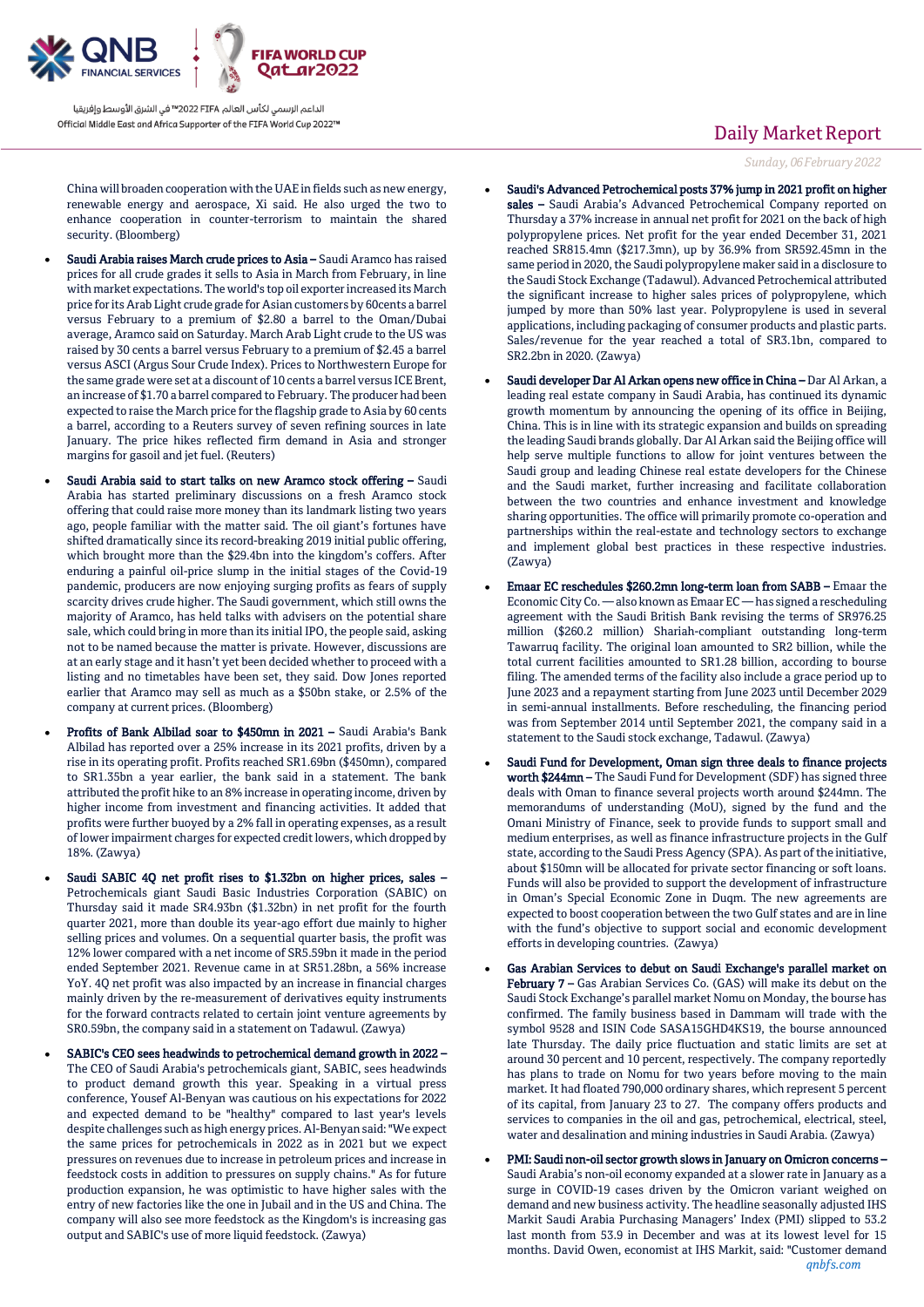

in the non-oil sector was quelled by the Omicron variant at the start of the year, leading to slower rises in activity and new business and the softest improvement in business conditions since October 2020." According to survey panelists, some clients withheld orders due to uncertainty about the economic impact of the new variant, while other respondents highlighted a reduction in travel. New orders from foreign customers fell for the first time since last March, albeit only marginally. Firms found that the surge in cases and rising prices for goods and transport had collectively driven the renewed fall. (Zawya)

- NBF posts 50.1% YoY rise in net profit to AED756.1mn in 4Q2021 National Bank of Fujairah (NBF) recorded net profit of AED756.1mn in 4Q2021, an increase of 50.1% YoY. Operating Income fell 9.4% YoY to AED3,230.5mn in 4Q2020. Operating profit before provision for credit loss fell 15.4% YoY to AED1,835mn in 4Q2020. Total assets stood at AED56.3bn at the end of December 31, 2021 as compared to AED52.8bn at the end of December 31, 2020. Loans and advances stood at AED32.3bn (+7.5% YoY), while customers' deposits stood at AED37.6bn (+1.9% YoY) at the end of December 31, 2021. EPS came in at AED0.45 in 4Q2021 as compared to AED0.3 in 4Q2020. (ADX)
- UAE's private sector growth slows in January as COVID-19 hits demand The UAE's non-oil private sector businesses have lost momentum since the end of 2021 as rising COVID-19 cases curbed demand growth. Companies have endured the fastest rise in cost pressures in ten months, which in turn has limited purchasing activity and job creation, according to a new business survey. The seasonally adjusted IHS Markit UAE Purchasing Managers' Index (PMI) fell to 54.1 in January from 55.6 in December. However, the index signaled a strong improvement in operating conditions, but it was the slowest seen since September last year. While the economic recovery and strong sales from Expo 2020 Dubai increased business activity, output across the non-oil sector rose due to a sharp rise in new work. (Zawya)
- Fitch: UAE income tax could affect private corporates and some GREs Fitch Ratings: The recently announced mid-2023 introduction of the Federal Corporate Tax in the United Arab Emirates (UAE) could have uneven credit implications on rated corporates, with privately owned corporates and government-related entities (GREs) rated on a bottom-up basis most affected, Fitch Ratings says. Many details have not been made public yet and the potential impact on individual ratings will be assessed on a case-by-case basis and communicated to the market in due course. Fitch differentiates the likely credit impact of the tax introduction depending on the type of corporate and splits Fitch-rated issuers into three broad groups: i) GREs rated on a top-down basis, ii) GREs rated on a bottom-up basis and onshore companies rated on a standalone basis, and iii) offshore entities in free zones. For GREs rated on top-down basis, the corporate tax will not affect our expectations of state support and links with the government, and therefore we expect limited risk of pressure on those ratings. UAE GREs rated on a bottom-up basis and onshore privately owned companies rated as standalone entities are likely to be most affected by the tax introduction. The impact on individual credit profiles will be determined by a number of factors, including issuers' ability to pass on increased costs and to mitigate the impact of income tax on cash flows, an individual issuer's rating headroom and their financial flexibility, as well as sector and business profile characteristics. Additionally, the proposed UEA tax rules do not differentiate tax rates for entities with local and foreign ownership, unlike rules in some other Gulf Cooperation Council (GCC) countries. We expect offshore entities located in the UAE's free zones to continue to benefit from tax incentives, potentially increasing the attraction and benefits of operating in such locations. However, further guidance for application of the new tax brackets for multinational corporations is yet to be announced in the UAE. (Zawya)
- UAE's ADNOC announces major gas discovery off Abu Dhabi Abu Dhabi National Oil Co. (ADNOC) has discovered 1.5 to 2 trillion standard cubic feet (TSCF) of natural gas resources off Abu Dhabi, the UAE energy giant said. Interim results are from the first exploration well in Abu Dhabi's Offshore Block 2 Exploration Concession operated by Eni, the oil company said a statement. A consortium led by Eni and PTT Exploration and Production Public Company Limited (PTTEP) were awarded the

## Daily Market Report

```
Sunday, 06February2022
```
exploration rights for Offshore Block 2 in 2019 as part of ADNOC's debut competitive block bid round. (Zawya)

- UAE's ENOC Group signs deal to distribute lubricants in Brazil UAE's ENOC Group (Emirates National Oil Co.) has signed a five-year agreement with a Brazilian petroleum distributor to supply lubricants in Brazil. Under the agreement, Tfe Intermediacao De Negocios Ltda(TFE) will be the exclusive distributor of ENOC lubricants in Brazil which accounts for over 40% of the South and Central America market, ENOC said in a statement on Wednesday. (Zawya)
- Kuwait's Al Mazaya Holding swings to \$1.3mn 2021 net profit Kuwait's Al Mazaya Holding has steered clear of its losses to post a full-year 2021 net profit of \$1.3mn, according to a bourse disclosure on Friday. The publicly traded company, listed on the Dubai Financial Market (DFM) and Boursa Kuwait, had incurred more than \$27.9mn in losses for the year ended December 31, 2020. The basic earnings per share (EPS) for 2021 stood at 2.15 cents, versus losses per share of 4.44 cents in 2020. Total current assets of the company also grew to \$126.9mn from 82.9mn, while current liabilities dropped to \$49mn from 82mn over the same period. (Zawya)
- De La Rue wins five-year contract with Oman Tax Authority(Alliance News) – De La Rue PLC said on Thursday it has won a five-year authentication contract in Oman, to help increase tax revenue on excisable goods coming into the country. The security printed products maker will implement a digital tax stamp solution for excisable goods for the Oman Tax Authority. The five-year contract will implement a tax stamp scheme for tobacco products in line with the World Health Organization's Framework Convention for Tobacco Control, as well as product marking and serialization for other goods which incur excise duty, enabling digital tracking systems. The scheme will generate more tax revenue for Oman, and enable tighter control and monitoring of excisable goods. No financial details of the deal were given, but DLR expects the contract to start contributing to revenue in early financial 2023. (Bloomberg)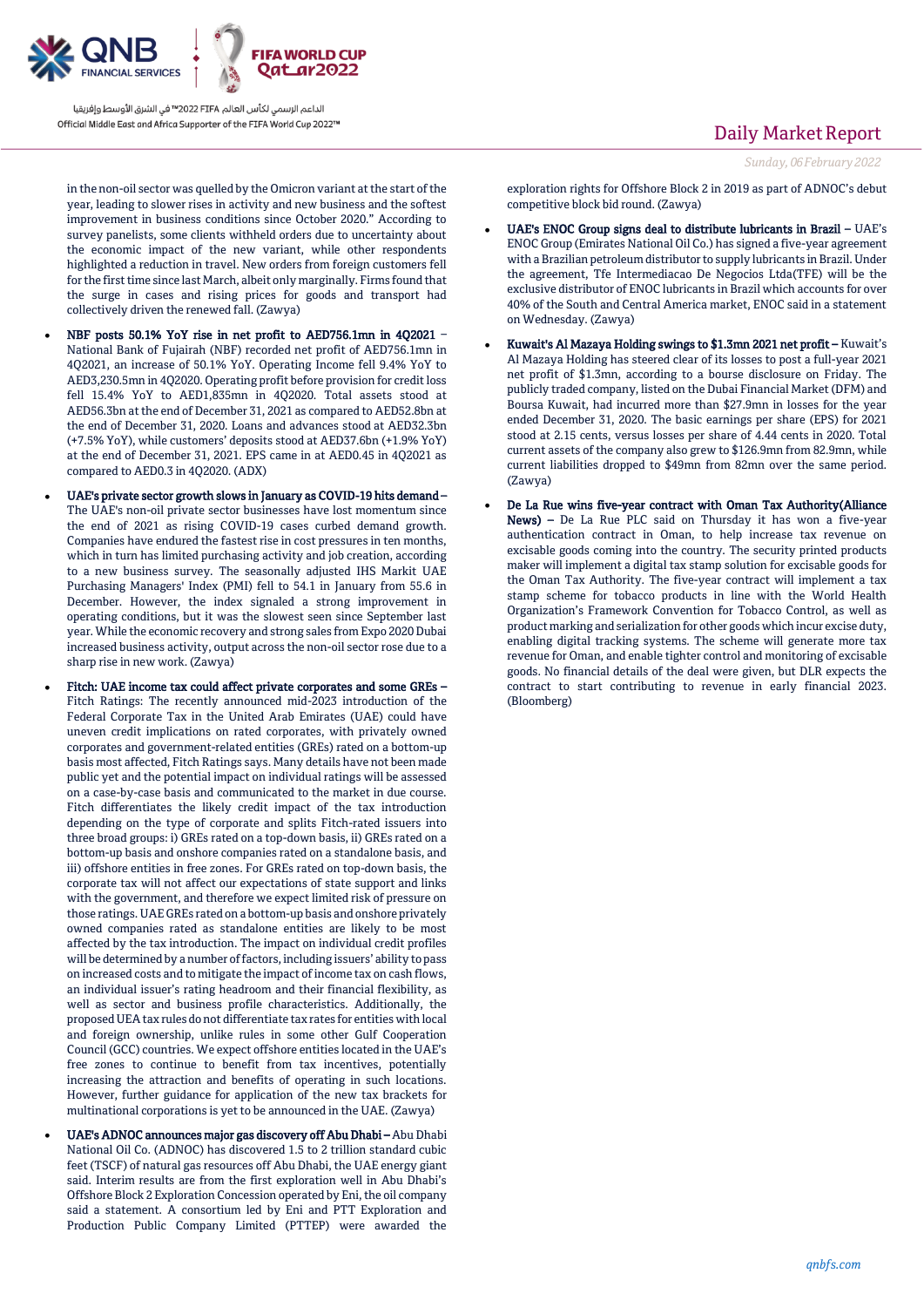

# Daily Market Report

*Sunday, 06February2022*

### *Rebased Performance*



(0.4%) 0.4% 0.3% 0.3% 0.1% 0.1% 0.6% (0.6%) (0.3%) 0.0% 0.3% 0.6% Saudi Arabia Qatar Kuwait Bahrain Oman Abu Dhabi Dubai

*Daily Index Performance*

*Source: Bloomberg*

*Source: Bloomberg*

| <b>Asset/Currency Performance</b>                        | Close ( \$) | 1D%    | WTD%  | YTD%  |
|----------------------------------------------------------|-------------|--------|-------|-------|
| Gold/Ounce                                               | 1,808.28    | 0.2    | 0.9   | (1.1) |
| Silver/Ounce                                             | 22.52       | 0.4    | 0.2   | (3.4) |
| Crude Oil (Brent)/Barrel (FM Future)                     | 93.27       | 2.4    | 3.6   | 19.9  |
| Crude Oil (WTI)/Barrel (FM Future)                       | 92.31       | 2.3    | 6.3   | 22.7  |
| Natural Gas (Henry Hub)/MMBtu                            | 5.34        | (12.5) | (5.5) | 45.9  |
| LPG Propane (Arab Gulf)/Ton                              | 128.25      | 0.4    | 0.8   | 14.3  |
| LPG Butane (Arab Gulf)/Ton                               | 152.75      | (1.0)  | (8.0) | 9.7   |
| Euro                                                     | 1.14        | 0.1    | 2.7   | 0.7   |
| Yen                                                      | 115.26      | 0.3    | 0.0   | 0.2   |
| GBP                                                      | 1.35        | (0.5)  | 1.0   | (0.0) |
| <b>CHF</b>                                               | 1.08        | (0.6)  | 0.6   | (1.4) |
| AUD                                                      | 0.71        | (1.0)  | 1.2   | (2.6) |
| <b>USD Index</b>                                         | 95.49       | 0.1    | (1.8) | (0.2) |
| <b>RUB</b>                                               | 75.84       | (0.9)  | (2.6) | 1.6   |
| <b>BRL</b><br>$C_{\text{untrain}}$ $Dl_{\text{untrain}}$ | 0.19        | (0.8)  | 0.8   | 4.6   |

*Source: Bloomberg*

| <b>Global Indices Performance</b>                                                                           | Close      | 1D%*  | WTD%* | YTD%*  |
|-------------------------------------------------------------------------------------------------------------|------------|-------|-------|--------|
| <b>MSCI World Index</b>                                                                                     | 3,061.46   | 0.3   | 1.9   | (5.3)  |
| DJ Industrial                                                                                               | 35,089.74  | (0.1) | 1.0   | (3.4)  |
| <b>S&amp;P 500</b>                                                                                          | 4,500.53   | 0.5   | 1.5   | (5.6)  |
| NASDAQ 100                                                                                                  | 14,098.01  | 1.6   | 2.4   | (9.9)  |
| STOXX 600                                                                                                   | 462.15     | (1.3) | 2.0   | (4.7)  |
| <b>DAX</b>                                                                                                  | 15,099.56  | (1.7) | 1.2   | (3.8)  |
| <b>FTSE 100</b>                                                                                             | 7,516.40   | (0.7) | 1.8   | 1.8    |
| <b>CAC 40</b>                                                                                               | 6,951.38   | (0.7) | 2.5   | (2.2)  |
| Nikkei                                                                                                      | 27,439.99  | 0.4   | 2.7   | (4.8)  |
| <b>MSCI EM</b>                                                                                              | 1,221.10   | 0.9   | 2.5   | (0.9)  |
| <b>SHANGHAI SE Composite</b>                                                                                | 3,361.44   | 0.0   | 0.0   | (7.7)  |
| <b>HANG SENG</b>                                                                                            | 24,573.29  | 3.3   | 4.4   | 5.1    |
| <b>BSE SENSEX</b>                                                                                           | 58,644.82  | (0.1) | 3.1   | 0.5    |
| Bovespa                                                                                                     | 112,244.90 | (0.1) | 1.7   | 11.8   |
| <b>RTS</b><br>$\mathbf{r}$ , and $\mathbf{r}$ , $\mathbf{r}$ , $\mathbf{r}$ , $\mathbf{r}$<br>$\sim$ $\sim$ | 1,436.00   | 0.3   | 2.1   | (10.0) |

*Source: Bloomberg (\*\$ adjusted returns)*